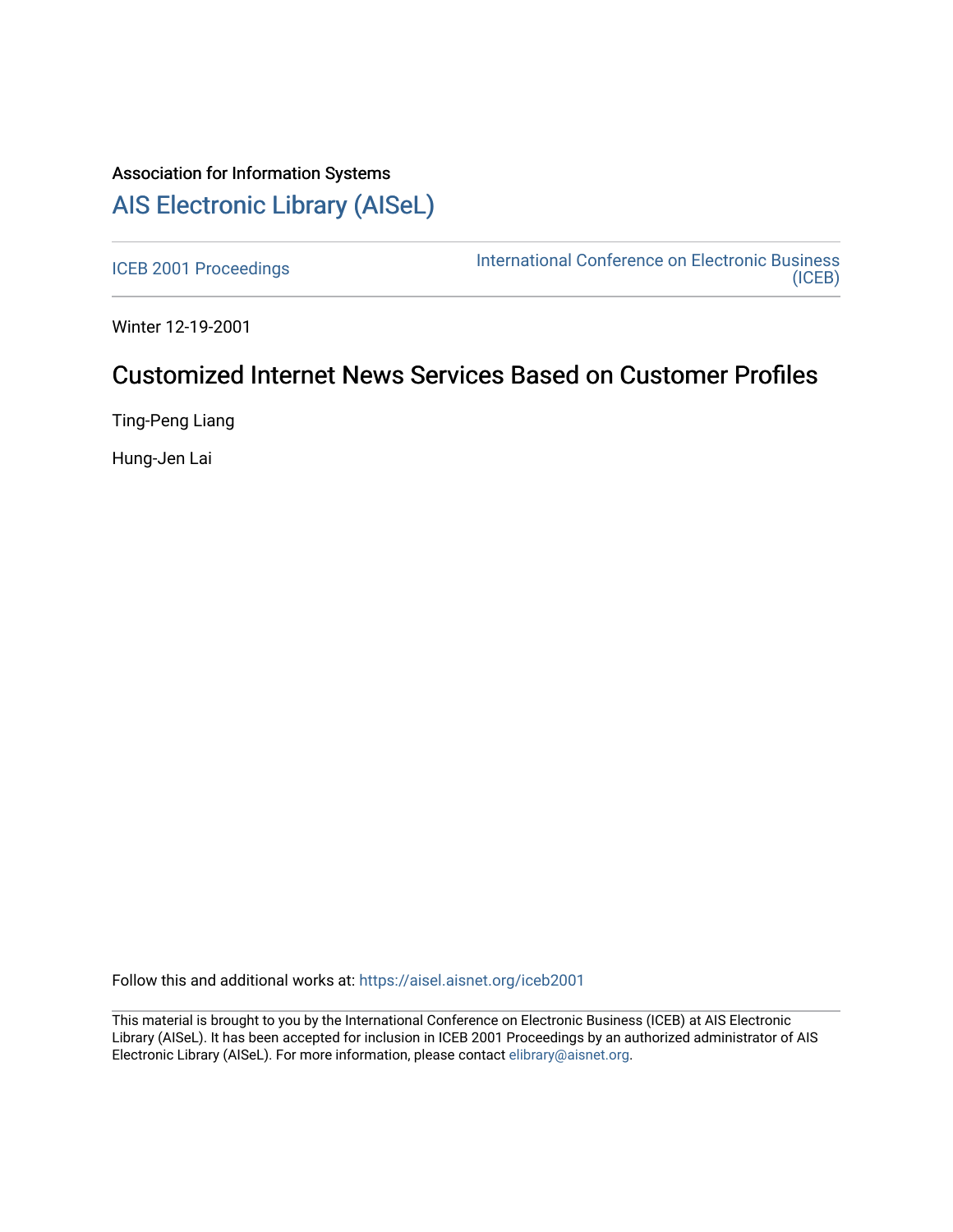# **Customized Internet News Services Based on Customer Profiles**

Ting-Peng Liang anf Hung-Jen Lai Department of Information Management National Sun Yat-sen University Kaohsiung, Taiwan Email: tpliang@mail.nsysu.edu.tw

(Extended Abstract)

# **ABSTRACT**

The rapid propagation of the Internet and information technologies has changed the nature of many industries through easy collection, analysis, and sharing of information. Rapid response and product customization are major concerns in their marketing and strategic planning. This is particularly significant in the industries that offer digital contents to their clients, such as consulting and news services. In this paper, a news recommendation system that allows a news service provider to analyze its customer profile and then produce customized news services is developed. An empirical study using actual news provided by the China Times shows that the recommendation system outperforms the traditional headline news compiled by the news editor in both objective performance indices and customer satisfaction.

#### **1. Introduction**

The rapid propagation of the Internet, along with the evolution of information technologies, has changed the nature of many businesses. The large amount of transactional data collected from the use of information systems allows a company to better understand customer needs and to integrate the knowledge into their product design and marketing plans. For physical products (e.g., computers and televisions), mass customization and fast response to market needs become critical to remaining competitive. For digital products (e.g., news services and other Internet content providers, ICP), personalized services that offer tailored content to different clients based on their interests become feasible and necessary.

In fact, the Internet provides an excellent platform for news or other content to be delivered. Traditionally, the editor of a newspaper determines the relative importance of reports and put the ones with high interests into a category called *headlines*. All readers view the same set of headline news, no matter whether they are in hard copy or in the web page. This certainly is not the best way to serve clients with diverse interests. Early in 1992, Lorrie identified three major advantages of e-newspapers that offer news services on websites or through email delivery: (1) timely, (2) richness, and (3) customization. The ability to customize services is what a reader needs.

In order to produce personalized services, the news provider has to know the preference of different customers and make proper recommendations. The system that tailors news to fit the needs of different readers is called a *news filtering* or *news recommendation system*. Several approaches have been proposed to provide personal news services. However, most of them require either tedious news classification or the customer's rating after reading, which is very inconvenient (e.g., Mock and Vemuri, 1997; Sakagami and Kamba, 1997). The existing methods also have difficulties in capturing the dynamics of customer interests.

In this paper, we propose a new approach that builds customer profiles from their browsing behavior and analyzes these profiles to produce personal news services delivered on the web.

# **2. Literature Review**

A few filtering mechanisms have been proposed in the past. A typical one is to ask the reader to report his interest after reading. The system can then build a profile of the reader and make recommendation accordingly. For example, Mock and Vemuri [4] presented the Intelligent News Filtering Organization System (INFOS) that asked each reader to indicate whether he liked the report. The system reorganizes the order of news based on the revealed preference. Results from a pilot test show that INFOS can effectively reduce the reader's search load.

Another approach is behavior-based. For instance, Sakagami and Kamba [6] developed the ANATAGONOMY that learns reading preference from the browsing behavior (e.g., scroll, enlarge windows, etc.) of a user. The system has a learning engine and a scoring engine to produce personalized web news.

News filtering and recommendation can also be performed based on feedback from others. For instance, Konstan, et al. [3] proposed a system, called GroupLens, which summarized the feedback from previous readers to allow the next reader to determine whether to read it. This is called *collaborative filtering*. A system proposed by Balabanovic and Shoham [1] combines content analysis and collaborative filtering. It takes into account the association between a reader and the theme of a report to identify the discrepancy between different individuals.

#### **3. The Personal News Recommendation Mechanism**

In this section, we propose a new approach that is based on content structure and browsing behavior. In particular, the approach focuses on the time a user spent on reading an article. We shall call it a time -based behavior analysis for user profile. The basic assumption of the approach is that a reader will spend a reasonable amount of time to read if the article is of interest. Reading too long or too short is unusual.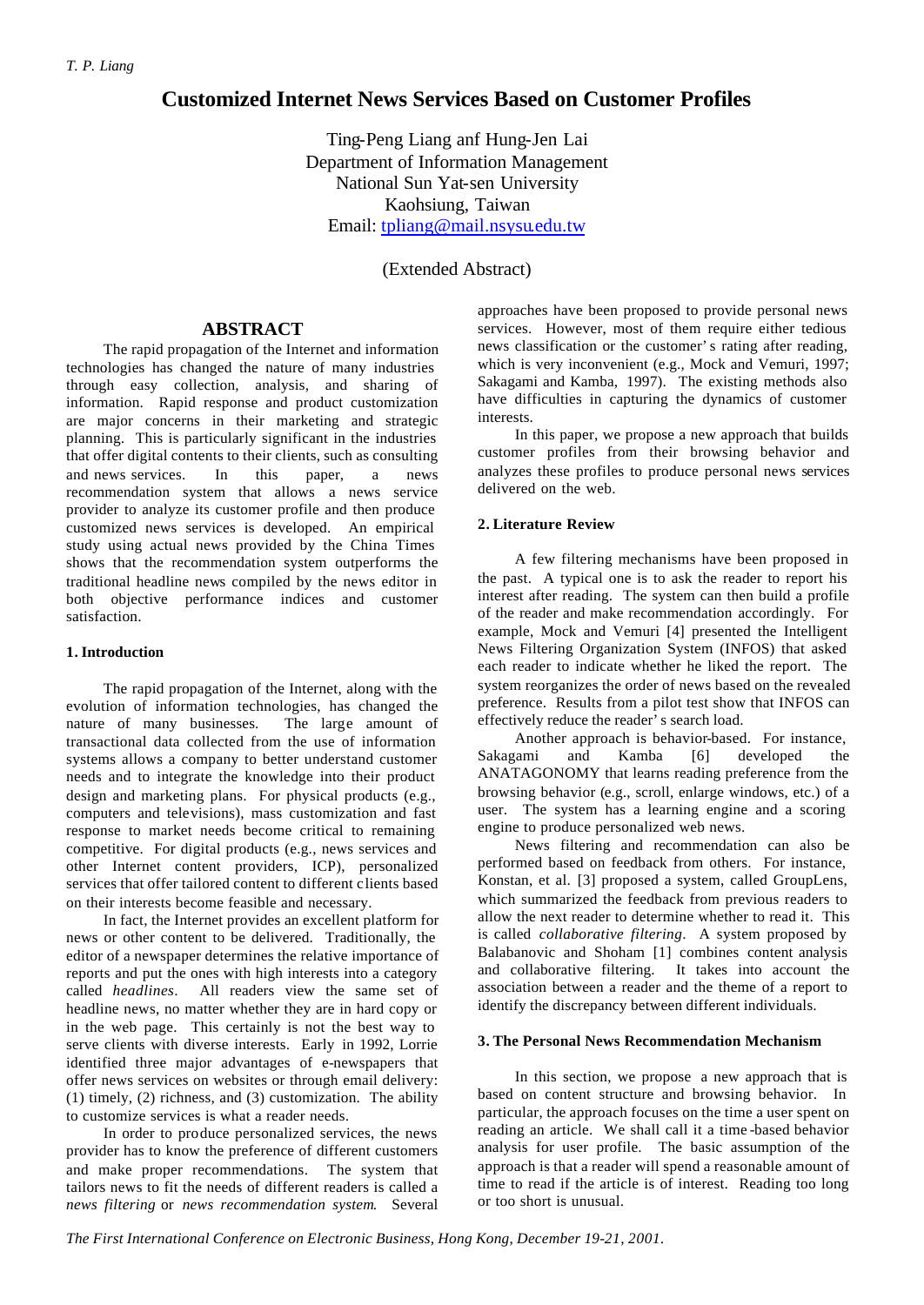# *T. P. Liang*

The approach consists of four major modules: structure analysis, reader profile analysis, rating for recommendation, and learning .

#### **3.1 Structure Analysis**

The first step for personalized service is to analyze the structure of the news. The foundation of structure analysis is to identify keywords in a report and to build the keyword dictionary. Keywords in each report are identified based on the property of the words. In our mechanism, we use nouns with a particular emphasis on the role and issues mentioned in the report.

After identifying keywords, we further analyze the position and frequency of keywords. Major steps include: (1) Determine whether synonyms exist, such as American Online =  $AOL$ , President Clinton = Bill Clinton, Yahoo = YHOO, etc.. (2) Calculate the frequency of keywords, (3) Adjusting the weight of each words by their position in the article, (4) Eliminate noises (i.e., words whose frequencies are lower than a hurdle), (5) Converting all keyword frequencies into a ratio, which is the frequency of a keyword/sum(frequencies of all keywords). The structure of the report is the collection of valid keywords along with their respective frequency ratio, such as [Inside.com (.31), Yahoo (.28), portal (.21), web (.20)].

# **3.2 Analysis of Reader Profile**

Analysis of customer profile is based on the browsing behavior, particularly the time spent in reading a report. The computer records the beginning and ending time that a user reads a report. The data are then analyzed in the following steps to build the reading profile: (1) Calculate the average reading speed of the user, (2) Calculate the interest level of a user on the report: The interest level of a report is calculated by the time spent in reading it and is represented by the ratio of dividing the actual reading time by the estimated reading time, where the estimated reading time  $=$  total words in the report/average reading speed. (3) Conduct recency adjustment: recent reports are given higher weights, (4) Calculate the adjusted interest level of a reader on a report is the product of the interest level from step ) multiplied by the recency weight result from step 4, (5) Build the customer profile: The interest profile of a user is to multiply news structure by the interest level.

# **3.3 Rating and Recommendation**

Rating and recommendation determine the matching between a news report and a reader. If the matching level is higher than the threshold value, the report will be recommended to the reader. Otherwise, it is dropped. Steps for matching reports with a reader include: (1) Determine the structure of the report, (2) Calculate the matching level: The matching level is calculated by aggregating the interest levels of different keywords, and (3) Recommend news based on matching levels: A hurdle can be set to screen out reports with low matching levels. The reports whose matching levels are higher than the threshold value will be recommended.

3.4 Learning

In the real application, the readers' interests can be very dynamic. Therefore, the system needs to have a learning module that compares the recommended reports and the reports that the user actually read. If a significant discrepancy is found, the system must adjust its recommendation mechanism.

#### **4. Empirical Study**

In order to evaluation the news recommendation mechanism, an experimental study was performed. The benchmarks were the regular headline approach (HLA) and the self-reported interests (SRI) approach. Prototype systems that present news by HLA, SRI, and browsing behavior analysis (BBA) approach were developed for the experiment.

#### **4.1 Experimental variables and hypotheses**

The purpose of the experiment is to compare the performance of different news presentation mechanisms. Therefore, the independent variable is news recommendation mechanisms, which include BBA, SRI, and the traditional HLA. The dependent variable is the evaluation of the systems, which include objective performance measures and subjective user satisfaction. The null hypotheses are:

*H1: BBA and SRI perform equally well with HLA, H2: BBA performs equally well with SRI.*

#### **4.2 Experimental Systems**

Three experimental websites that provide news services were designed. The HLA system copies the regular headline news approach. That is, the home page outlines the titles of the headline news that were determined by the editor. The design of the SRI and BBA systems is the same except that their home pages are customized for each individual reader. When a user logs into the SRI or BBA system, the computer identifies his reading interests from the user profile and then composes the recommended news into the homepage.

All systems have automated recording module that keeps track of the following data: (1) which news the subject click to read, (2) time spent in reading a particular news, (3) time spent in choosing a news to read (i.e., the time that the subject logs on the system but not for reading the news).

#### **4.3 Measurement Instruments**

The background questionnaire collects data about the subject. It includes 11 questions: (1) most interesting category of news (a total of 13 categories), (2) least interesting category of news, (3) if you have 20 minutes, would you browse titles or read news in a news website, (4) frequency of using news websites in a week, (5) average time spent on a news website in a visit, (6) which is your most common news source (print media, TV, or web), (7) experiences in using the web, (8) motivation for using news websites, (9) importance of receiving news and information to you, (10) preference in filtering news by the system, (11) choosing news by interests or location of the title.

Both objective performance and user satisfaction of the subjects were measured. Two indices are common for